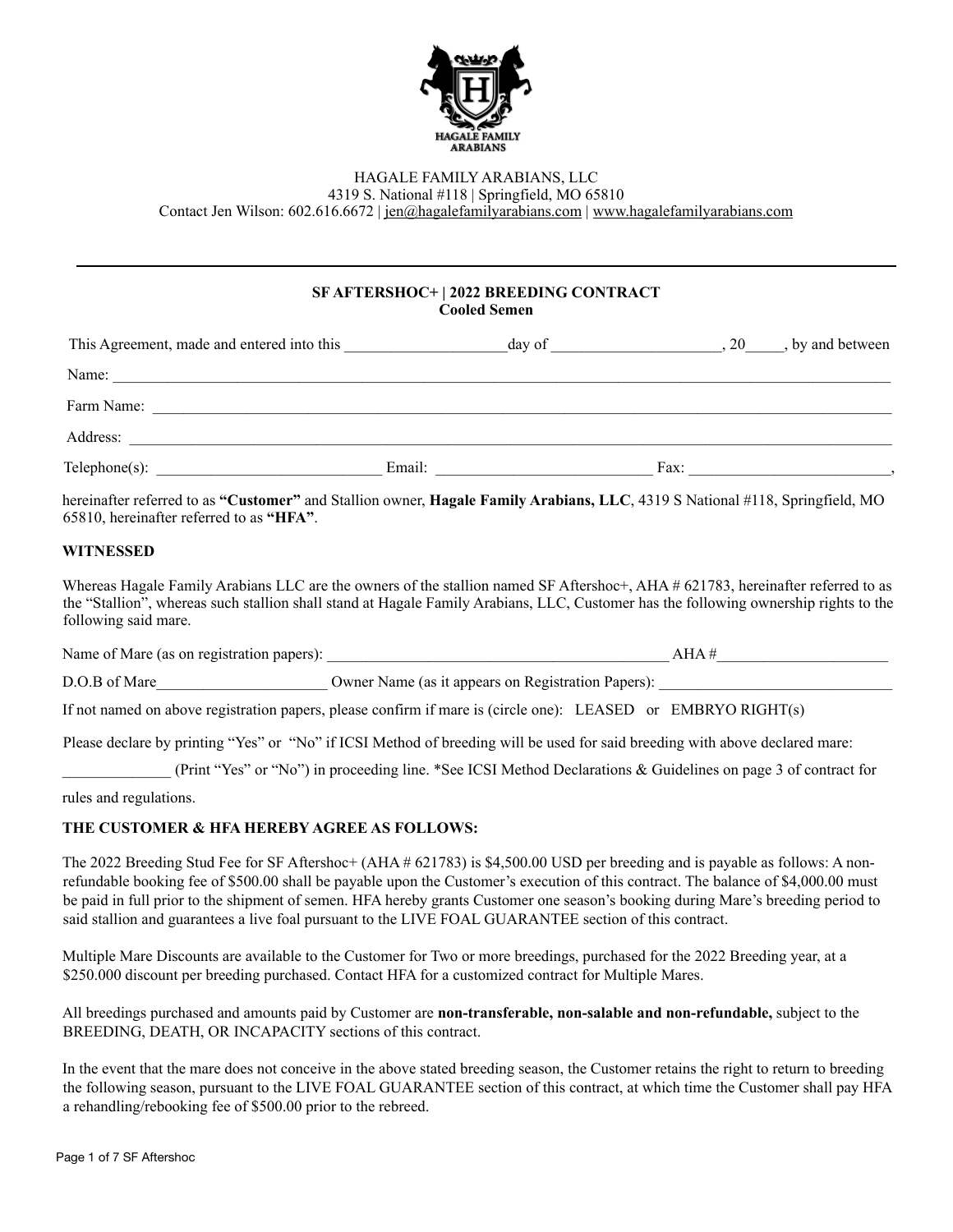In Addition, the following fees shall apply and are payable prior to stallion collection/shipping:

- 1. A collection/handling fee of \$375.00 per mare, per shipment will be due on the day of collection/shipping. This fee applies regardless of the breeding method and/or shipping method selected by customer. Additional shipments thereafter will also be \$375.00 per shipment (Collection Fee is subject to change). Breeding to more than one mare per collection/shipment, or for more than one embryo retrieval (via transfer or ICSI methods) is prohibited without written notice to HFA by Customer, and may incur additional collection/handling charges, breeding stud fees, and/or penalties to be determined by HFA.
- 2. Transportation/Shipping Fees are in addition to the above stated Handling Fee and are due at the time of shipping. All shipments are sent via FedEx Overnight Shipping unless Counter-to-Counter delivery service is otherwise requested. Counterto-Counter shipments are available via Delta Dash and American Express from Springfield-Branson National Airport (SFG), and require a mandatory \$200 Courier Service Fee, as well as the airline ticket charges. \*Counter-to-counter options are subject to availability, require a minimum of 24-hour notice, and fees are subject to change.
- 3. Equitainer Rental & Return: Equitainers must be returned within 5 business days of receipt to Customer. If equitainer is not returned within 5 business days, customer will be charged a \$25.00/day late fee until it is returned. If Equitainer is not returned within 21 business days, Customer is liable for all late fees, and will be charged a \$500.00 Equitainer replacement fee.

### **BREEDING**

Breeding season is from February 15 through July 31. Scheduled collection days are Monday, Wednesday, and Friday, ONLY. Customer shall request semen shipment 24 hours prior to shipment day. Requests for semen collection/shipment will be fulfilled on a first come, first serve basis, and does not guarantee customer semen shipment, if the stallion is overbooked on said, requested shipment day. No semen requests will be fulfilled under any circumstances, with requests made later than 11 a.m. CST on a stated breeding day.

HFA reserves the right to transport stallion to certain shows, promotional events, or schedule, as needed, days that the stallion may be unavailable for shipping. Customer assumes the responsibility to check on the availability of the stallion during these times by calling HFA at (602-616-6672).

The Customer understands that the Mare must be examined by a veterinarian using the ultra-sound scan at 16-20 days postbreeding. At this time if the Mare is in foal, Customer must alert HFA of the status and schedule a second ultra-sound scan for 32-35 days post-breeding and a palpation between 50-55 days post-breeding to verify the status. If Mare is not in foal, Customer must contact HFA immediately to inform that Mare will be in need of additional shipments. The Customer understands that it is essential to call the Breeding Manager at HFA at the beginning of the Mare(s) heat cycle, so that HFA may advise the Customer of the days in which the stallion will be collected.

Customer understands that the final responsibility of a successful pregnancy, using transported semen, lies with the Customer and his/her veterinarian. If, after breeding through three (3) heat cycles, the Mare fails to conceive, the Customer shall have the reproductive status of the Mare reevaluated, and HFA will require a uterine culture or biopsy to determine breeding soundness. HFA reserves the right to refuse or discontinue breeding should an applicable reason apply, and Customer will have option to substitute mare, or carry over the breeding to the following 2023 breeding season, whereas the \$500.00 rebooking fee will apply. Customer understands that if this breeding has not produced a viable pregnancy within (2) breeding seasons from the date the breeding is booked, that customer is obligated to change mare(s) or will forfeit all rights to the breeding. All monies paid to HFA for the breeding are non-refundable. Extensions of time may be granted to Customer under exceptional circumstances.

### **LIVE FOAL GUARANTEE**

HFA and its custodian anticipate a live foal from this mating. A live foal is defined for the purposes hereof as one, which stands and nurses for at least 24 hours. Should the mare abort at any time after being confirmed in foal to the Stallion, or should the foal be born dead, it is the responsibility of the Customer to inform HFA in writing, certified by a veterinarian, within ten (10) days of the event. Live Foal Guarantee is conditioned upon Customer keeping mare in good physical condition, verification of Rhinopneumonitis vaccinations of mare at 5, 7 and 9 months of pregnancy and regular deworming; all to be verified by a licensed equine veterinarian. Any deviation from these procedures could result in forfeiture of all breeding fees paid, and the right to a signed Stallion Service Certificate for Customer's foal. Furthermore, any attempt to obtain a pregnancy with the transported semen in any Mare, other than the Mare described in this contract, will result in the same forfeiture. Shall live foal guarantee not be fulfilled, and all above conditions met, HFA agrees to re-breed the Mare as soon as she is suitable per veterinarian recommendation. There will be no stallion stud fee for this circumstance, but all other rebreeding fees and transported semen fees/ handling fees will apply.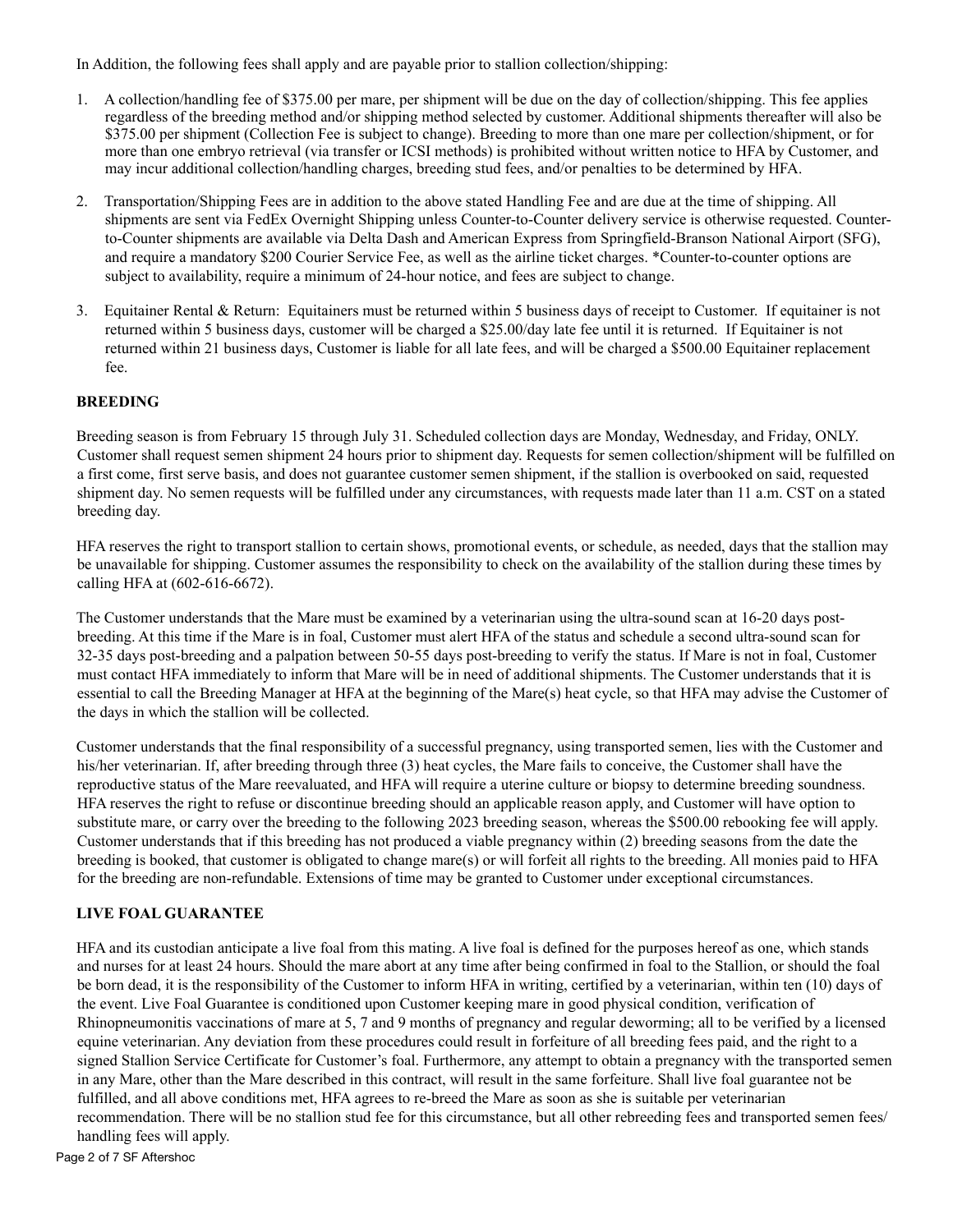### **ICSI METHOD | DECLARATIONS & GUIDLINES:**

The Customer understands that shall the Intracytoplasmic sperm injection (ICSI) method of breeding be used with the breeding contracted here, that it must be declared prior to the transporting of any semen. Shall customer not declare this method prior to breeding, and not report the use of this method within 5 business days of transported semen receipt, HFA may instill penalties of up to \$500.00 USD per embryo retrieved and deny LIVE FOAL GUARANTEES or Transported Semen Certificates required for Foal Registration of resulting embryos. Any resulting embryos must also be reported to HFA in writing, when checked at 42-days in foal, at which time, the customer must submit payment for additional Breeding Fees at the price of \$4,500.00 per embryo confirmed. Failure to report these confirmed pregnancies at 42-days in foal may result in penalty fees or denial of Live Foal guarantees and transported semen certificates needed for registration. Shall any retrieved embryos remain frozen and untransferred to recipient mares during the 2022 breeding season, HFA must receive notice of this embryo balance by November 1, 2022, for registration reporting purposes. Customer failure to notify HFA will result in penalties of up to \$500.00 per unreported embryo and withholding of certifications needed for registration.

## **CONDITIONS OF SERVICE & PAYMENT OF FEES**

The Customer understands and accepts the terms of this Agreement. The Customer understands that this contract must be signed, returned, and paid in full BEFORE semen will be shipped. Customer understands that any other fees related to the collection and transportation of semen must also be paid in full prior to or on the day of shipping. Any exceptions to this policy must be approved by HFA, and if exceptions should be granted, Customer hereby agrees to pay HFA all applicable charges, fees, services, and expenses identified on the Agreement payable upon receipt of any invoice rendered by HFA, and hereby agrees that a late charge of one and one-half (1.5) percent per month or the greatest charge allowed by law will be applied to any and all past due moneys.

## **DEATH OR INCAPACITY OF STALLION**

It is understood that should the Stallion die or become unfit for service, and the mare does not produce a live foal that this contract shall become null and void, in which case, money paid as breeding fees only, less the \$500.00 non-refundable booking fees shall be refunded to the Customer. Monies paid for any other semen fees or services shall not be refunded. Furthermore, in the event the Stallion dies or becomes unfit for service; Customer retains the right to select frozen semen, if available, to fulfill this contract. In the case of stallion death or incapacity, and frozen semen fulfillment, customer agrees that they shall receive no more than four (4) frozen semen straws, shipped, and stored at the Customer expense, and this contract will be fully fulfilled. Any frozen semen acquired in case of stallion death on incapacity, is nontransferable and non-salable unless written permission is granted from HFA. Any additional pregnancies or use of said frozen semen outside of the fulfilling of this contract will constitute additional breeding fees and penalties.

## **RELEASE OF LIABILITY**

Customer fully understands, authorizes, and assumes the special risks inherent in breeding Arabian Horses with the use of transported semen. HFA shall not be liable for any sickness, disease, estray, death or injury which may be suffered by the Mare, or any foal of the Mare, or for any other cause of action whatsoever arising out of or in any way connected with the breeding or provision of any service to the Mare. Customer understands that HFA does not provide any public liability, accidental injury, theft or equine mortality insurance on the Mare or any foal that may be born to the Mare as a consequence of breeding the Mare to the Stallion, and that all risks connected with breeding or provision of service to the Mare and such foal shall be born solely by the Customer. Customer hereby agrees that HFA parties shall not be liable for any special, incidental or consequential damages arising from the transactions covered by this agreement, including without limitation any damages arising from the non-performance of obligation which Mare Owner may have undertaken to any third party in reliance upon any promises in representations made in this Agreement. In no event shall HFA be liable for any action or cause of action arising under this Agreement exceeding the amount of the fees paid by Customer hereunder.

## **MISCELLANEOUS PROVISIONS**

Mare owner hereby agrees to indemnify and hold harmless the HFA ("Parties") from and against all claims, demands, causes of action, damage, costs, and expenses. Losses of liabilities, at law or in equity, of every kind and nature known or unknown arising out of or in any manner connected with any injury to any third party person or persons or the property of any third party or persons caused by the Mare, or any foal resulting from any breeding of the Mare to the Stallion, and any and all claims, demands, causes of action, damages, costs, expenses, losses or liabilities, at law or in equity, of every kind and nature known or unknown arising out of or in any manner connected with any injury to Mare or any foal in custody of HFA. This Agreement herein constitutes the entire Agreement between Customer and HFA and supersedes all prior oral and written negotiations and understandings with respect to the subject matter hereof. Except as otherwise provided herein, this Agreement may be amended or modified only in writing, with Page 3 of 7 SF Aftershoc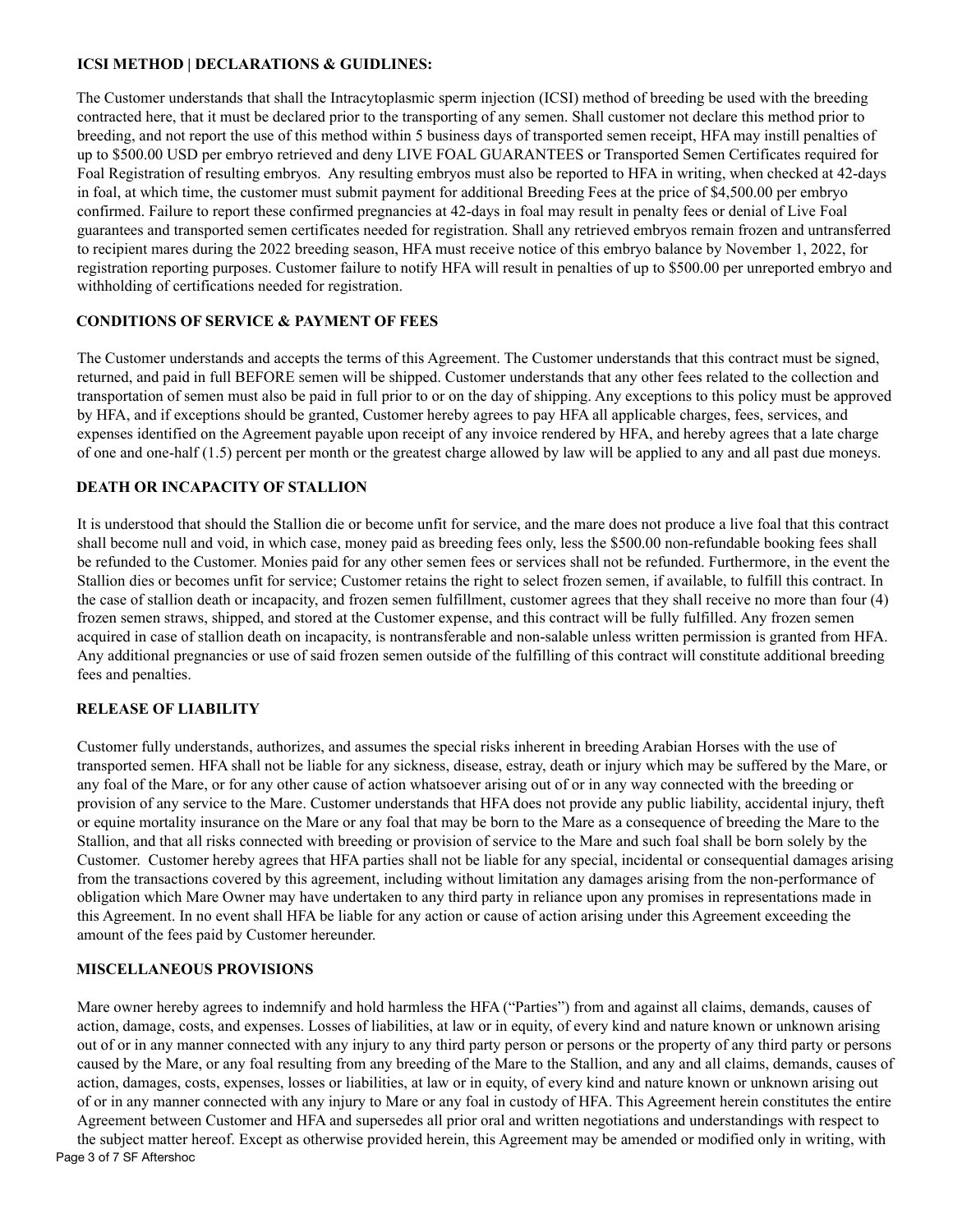30 days' notice, signed by both parties. Any communication or notice made in connection with this Agreement shall be made in writing only. Any notice or communication shall become effective when deposited in the United States mail properly addressed to the addresses at the end of this Agreement with proper postage for first-class mail. Customer shall reimburse HFA for all costs, fees, and expenses, including reasonable attorney's fees incurred by rights under this Agreement, and for all federal, state, and local sales or use tax liabilities, if any, connected with taxes based on the net income of HFA. In the event of the dispute between the parties concerning this Agreement, the prevailing party, whether or not a suit, action or arbitration is instituted, shall be entitled to recover reasonable attorney's fees, costs, and disbursements arising from any such dispute including without limitation, at trial, on appeal, in connection with the enforcement of any judgment or in the interest of any voluntary or involuntary bankruptcy proceedings. This agreement may be executed in counterparts. Any lawful or unenforceable provisions of this Agreement shall be severable without affecting the validity of the balance of the agreement. This agreement shall be governed by and construed in accordance with the laws of the state of Missouri. Any dispute related to this agreement shall be resolved by binding arbitration through the American Arbitration Association in Greene County, Missouri before a single neutral arbitrator who shall be familiar with the equine industry, and who shall award costs and attorney's fees to the prevailing party.

MARE OWNER HAS READ AND ACCEPTS ALL OF THE TERMS ON EACH PAGE OF THIS AGREEMENT.

| Customer Signature        | Date |  |
|---------------------------|------|--|
| Customer (Printed Name)   |      |  |
| <b>HFA</b> Representative | Date |  |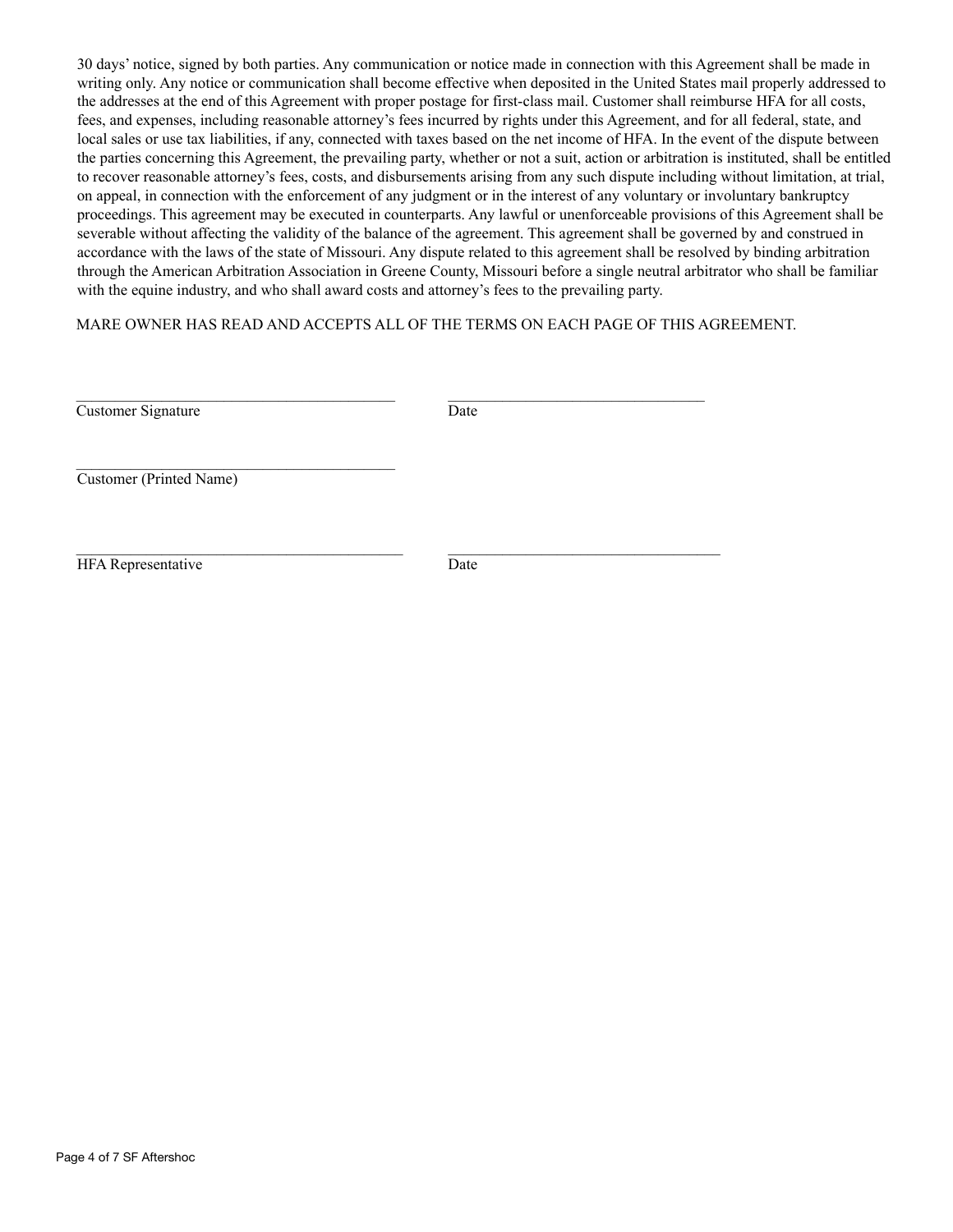# **SHIPPING INFORMATION SHEET HAGALE FAMILY ARABIANS – SF AFTERSHOC +**

| HAGALE FAMILY ARABIANS, LLC<br>5964 S St Hwy NN, Rogersville, MO 65742<br>Phone 602.616.6672 Email $jen(\alpha)$ hagalefamilyarabians.com |                                                                                   |
|-------------------------------------------------------------------------------------------------------------------------------------------|-----------------------------------------------------------------------------------|
|                                                                                                                                           |                                                                                   |
|                                                                                                                                           |                                                                                   |
|                                                                                                                                           |                                                                                   |
|                                                                                                                                           | BREED: REGISTRATION #:                                                            |
|                                                                                                                                           | MARE'S DOB: _______COLOR: _______ (Sire x Dam): _________________________________ |
|                                                                                                                                           |                                                                                   |
|                                                                                                                                           |                                                                                   |
| EMAIL:                                                                                                                                    |                                                                                   |
| FEDEX ACCOUNT NUMBER: _________________________ (not required)                                                                            |                                                                                   |
|                                                                                                                                           | FEDEX (next day delivery) _______ HOLD FOR PICKUP _______ SATURDAY DELIVERY _____ |
| Or                                                                                                                                        |                                                                                   |
| <b>FEDEX SHIPPING ADDRESS:</b>                                                                                                            | <b>SATURDAY DELIVERY ADDRESS</b><br>(If different):                               |
|                                                                                                                                           |                                                                                   |
|                                                                                                                                           |                                                                                   |
|                                                                                                                                           |                                                                                   |
|                                                                                                                                           |                                                                                   |
|                                                                                                                                           |                                                                                   |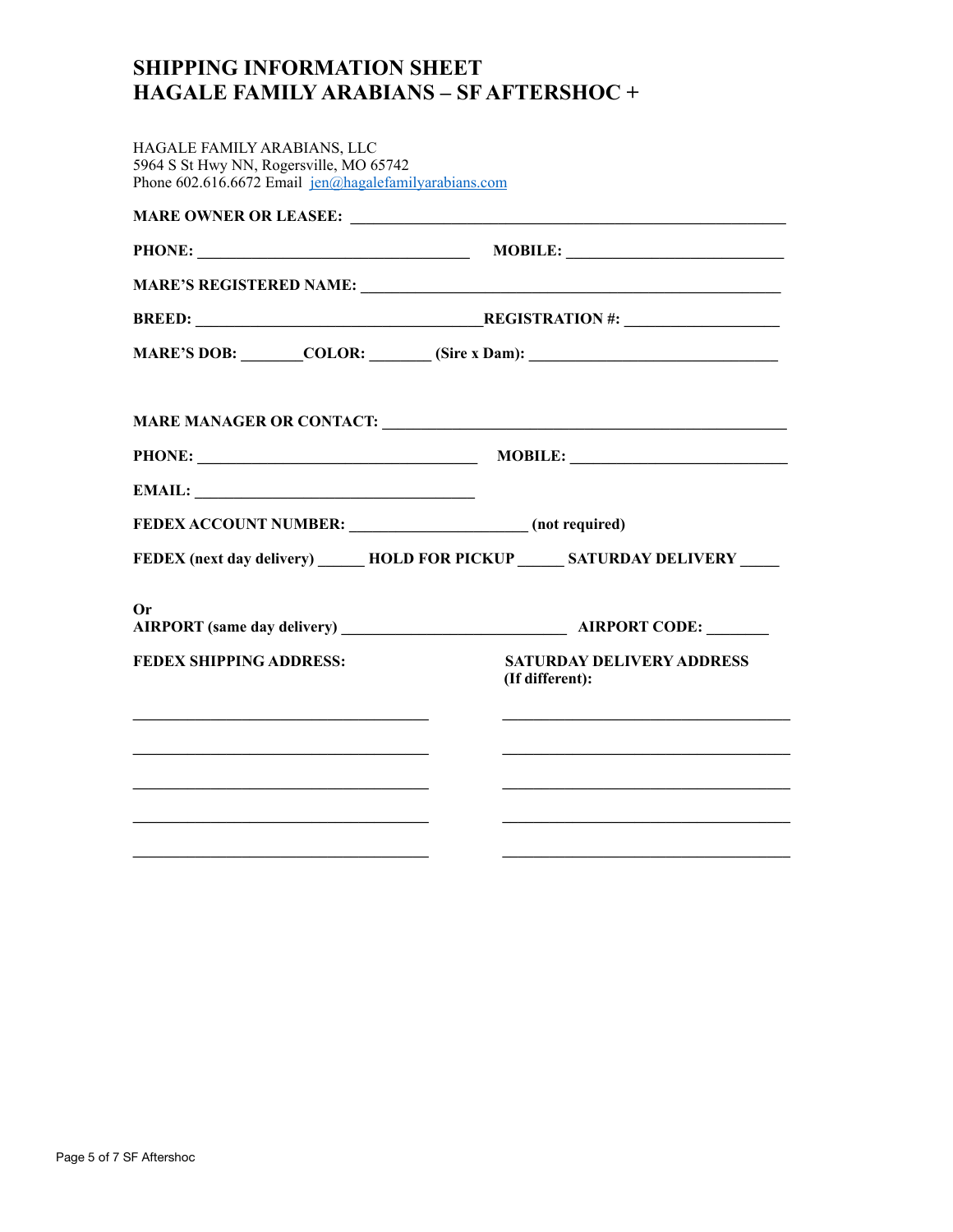## **Credit Card Authorization Form – Shipped Semen**

This form is used to authorize Hagale Family Arabians, LLC to charge your credit card for ongoing semen shipments.

### **Credit Card Information:**

| <b>Credit Card Type:</b>                                                |          |
|-------------------------------------------------------------------------|----------|
| MC VISA AMEX Discover                                                   |          |
|                                                                         |          |
|                                                                         |          |
| Exp. Date: $\_\_$<br>Security Code:                                     |          |
| Name on Card:                                                           |          |
| Credit Card Billing Address: (Where you receive credit card statements) |          |
| <b>Street:</b>                                                          |          |
| City:<br>State: Zip Code:<br><u> 1989 - Johann Barbara, martin a</u>    | Country: |

**AUTHORIZATION:** I hereby authorize Hagale Family Arabians, LLC to charge for each semen collection plus shipping charges of Equitainer. Any late fees for Equitainer return, and/or Equitainer replacement fees, per the terms of the breeding contract may be charged to this card as well.

## **Email Receipt To:** \_\_\_\_\_\_\_\_\_\_\_\_\_\_\_\_\_\_\_\_\_\_\_\_\_\_\_\_\_\_\_\_\_\_\_\_\_\_\_\_

Special Instructions:

I agree to pay the above credit card charges in accordance with the Card Issuer Agreement.

| <b>Cardholder Signature:</b> | Date: |  |
|------------------------------|-------|--|
|                              |       |  |